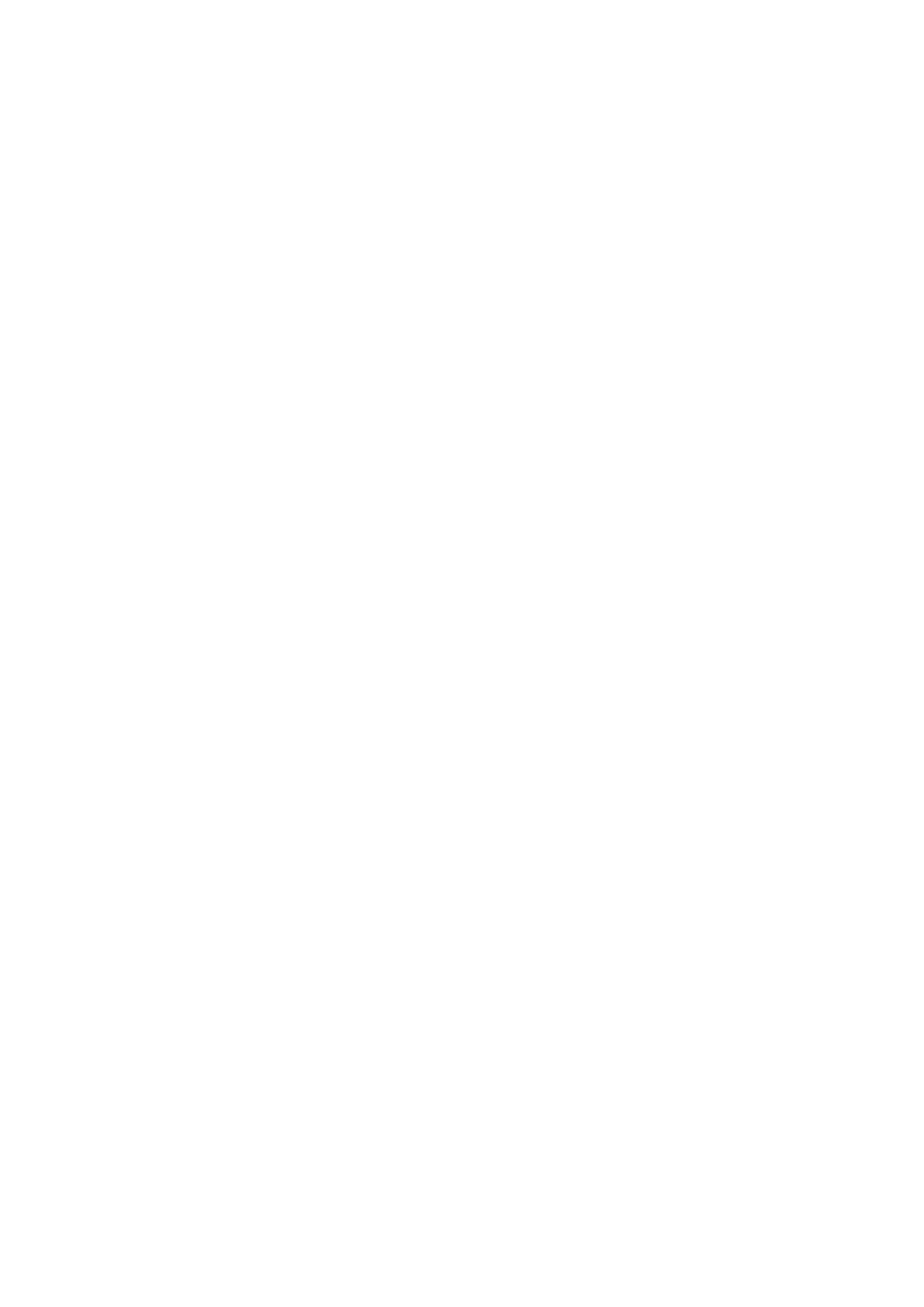<span id="page-2-0"></span>**THE FOLLOWING ACCOMPANYING DOCUMENTS ARE ALSO PUBLISHED: Explanatory Notes (SP Bill 5-EN), a Financial Memorandum (SP Bill 5-FM), a Policy Memorandum (SP Bill 5-PM) and statements on legislative competence (SP Bill 5-LC).**

## Contract (Third Party Rights) (Scotland) Bill [AS INTRODUCED]

An Act of the Scottish Parliament to make provision about the enforcement of contractual terms by third parties.

### **1 Creation of a third-party right**

- (1) A person who is not a party to a contract acquires a third-party right under it where—
- *5* (a) the contract contains an undertaking that one or more of the contracting parties will do, or not do, something for the person's benefit, and
	- (b) at the relevant time it was the intention of the contracting parties that the person should be legally entitled to enforce or otherwise invoke the undertaking.
	- (2) The third-party right is the right to enforce or otherwise invoke the undertaking.
- *10* (3) The person who is to acquire a third-party right under a contract must be identifiable from the contract by being either named or described in it.
	- (4) A third-party right may be acquired by a person despite the fact that at the relevant time the person—
		- (a) was not in existence, or
- *15* (b) did not fall within the description of persons (if any) whom the contracting parties intended should benefit from, and be legally entitled to enforce or otherwise invoke, the undertaking.
	- (5) In subsections [\(1\)\(b\)](#page-2-0) and [\(4\),](#page-2-0) "the relevant time" means—
		- (a) the time when the contract was constituted, or
- *20* (b) if the undertaking was added to the contract by a modification of its terms, the time when the modification was made.

#### **2 Creation: further provision**

- (1) This section makes provision elaborating on section [1.](#page-2-0)
- (2) The undertaking referred to in section  $1(1)(a)$  may be one which depends on something *25* happening or not happening (whether or not it is certain that that thing will or will not happen).
	- (3) The intention of the contracting parties referred to in section  $1(1)(b)$  may be express or implied.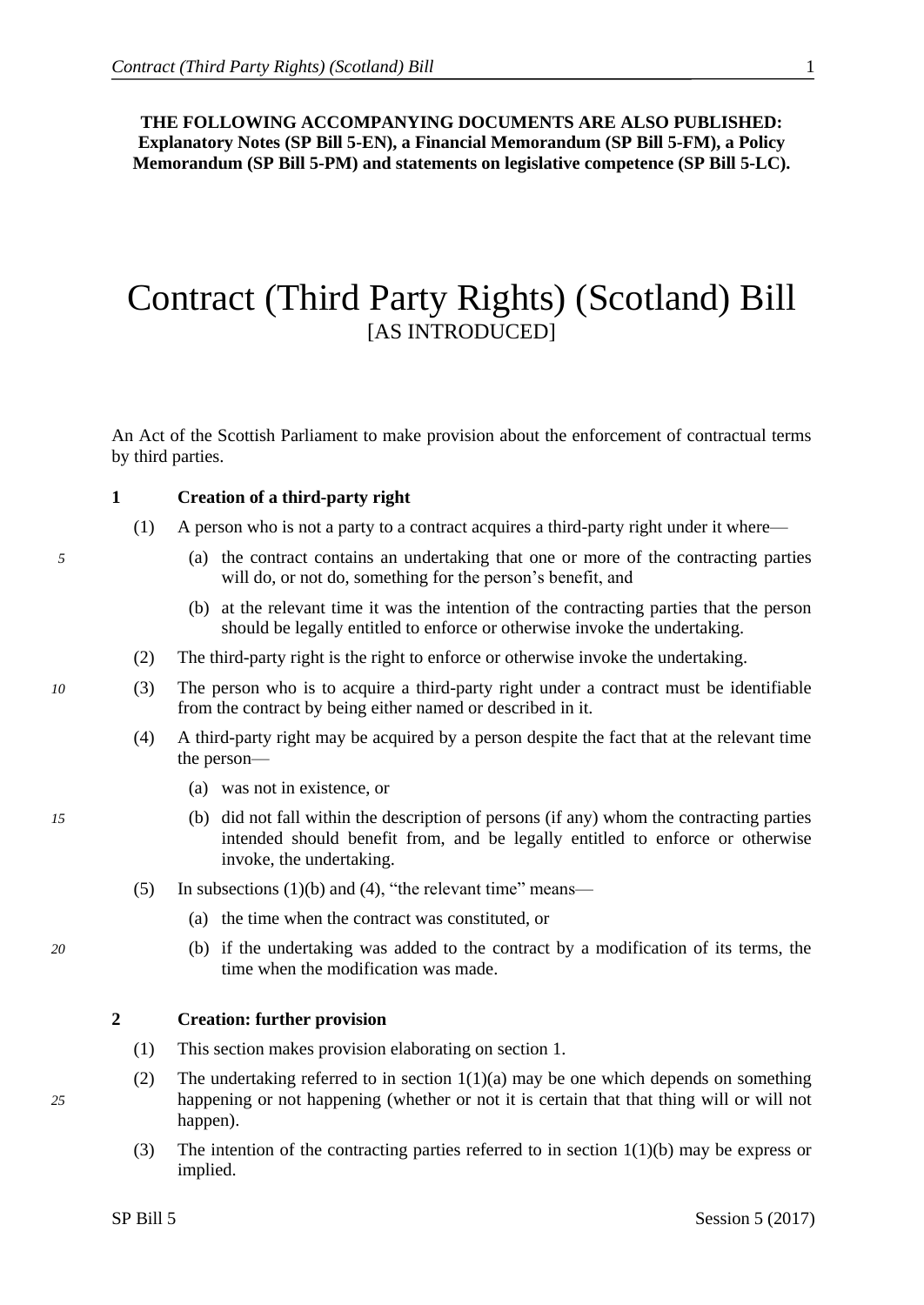- <span id="page-3-0"></span>(4) A person may acquire a third-party right to enforce or otherwise invoke an undertaking despite the fact that—
	- (a) the undertaking may be cancelled or modified,
- (b) there has been no delivery, intimation or communication of the undertaking to the *5* person.
	- (5) The reference in section [1\(1\)\(a\)](#page-2-0) to an undertaking to do something includes an undertaking to indemnify a person.
	- (6) The reference in section  $1(1)(a)$  to an undertaking not to do something includes an undertaking—
- *10* (a) not to hold a person liable in a matter,
	- (b) not to enforce, or not to enforce in full, a person's liability in a matter.
	- (7) This Act is without prejudice to any other enactment, or rule of law, that imposes requirements which must be fulfilled if an enforceable obligation is to be created.

## **3 Contracting parties' freedom to alter third party's entitlement**

- *15* (1) An undertaking contained in a contract which has given rise to a third-party right may be cancelled or modified by the contracting parties.
	- (2) Nothing in this Act precludes a contract from providing that an undertaking, which is contained in the contract and in relation to which a third-party right has arisen, will not be cancelled or modified by the contracting parties.
- *20* (3) Subsection [\(1\)](#page-3-0) is subject to sections [4](#page-3-0) to [6.](#page-4-0)

### **4 Third party's entitlement not subject to retroactive change**

- (1) No account is to be taken of the cancellation or modification of an undertaking contained in a contract where and in so far as the undertaking is being enforced or otherwise invoked—
- *25* (a) by virtue of a person's third-party right to do so, and
	- (b) in consequence of something happening or not happening prior to the undertaking being cancelled or (as the case may be) the modification being made.
	- (2) Subsection [\(1\)](#page-3-0) does not apply in relation to a cancellation or modification if the contract provided that it may be made with retroactive effect.

## *30* **5 Effect of giving third party notice of undertaking**

- (1) Subsection [\(2\)](#page-3-0) applies (subject to subsections [\(3\)](#page-3-0) and [\(4\)\)](#page-4-0) where—
	- (a) a person who has a third-party right arising from an undertaking contained in a contract is given notice of the undertaking by a contracting party, and
	- (b) the undertaking is subsequently cancelled or modified.
- *35* (2) No account is to be taken of the cancellation or (as the case may be) modification of the undertaking when it is being enforced or otherwise invoked by virtue of the third-party right.
	- (3) Subsection [\(2\)](#page-3-0) does not apply if—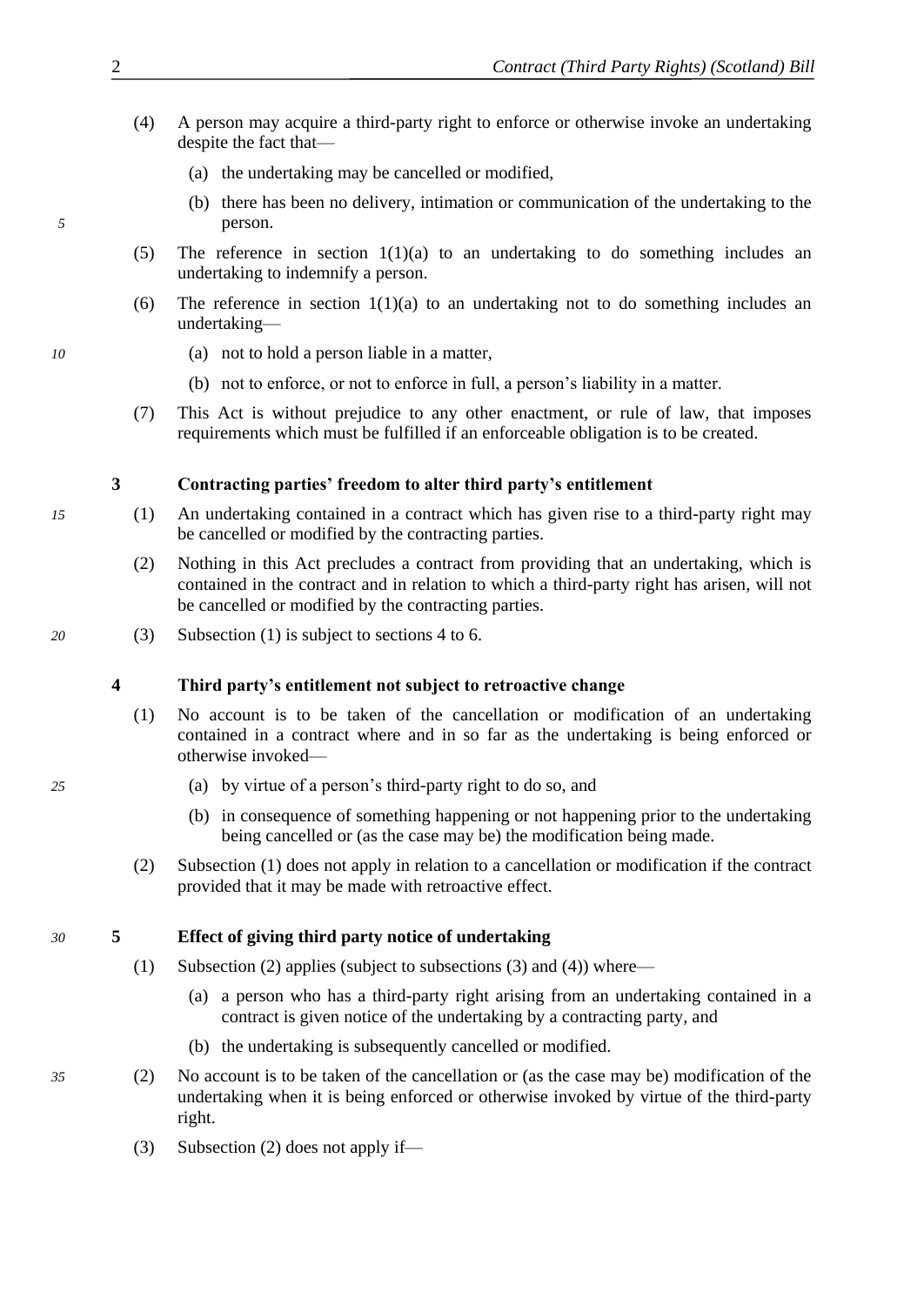- <span id="page-4-0"></span>(a) the undertaking is one which depends on something happening or not happening, and
- (b) it remained uncertain whether that thing would happen or not at the time when the notice mentioned in subsection [\(1\)\(a\)](#page-3-0) was given.
- *5* (4) Subsection [\(2\)](#page-3-0) does not apply in relation to the cancellation or modification of the undertaking if—
	- (a) at the time when the notice mentioned in subsection [\(1\)\(a\)](#page-3-0) was given, the person given the notice was told by the contracting party that the undertaking may be cancelled or (as the case may be) that the modification may be made, or
- *10* (b) the person who has the third-party right has given assent to the cancellation or (as the case may be) modification of the undertaking.

### **6 Undertaking in favour of third party cannot be affected by modification or cancellation of contract after it has been relied on**

- (1) Subsection [\(2\)](#page-4-0) applies (subject to subsections [\(3\)](#page-4-0) and [\(4\)\)](#page-5-0) where—
- *15* (a) a person has a third-party right to enforce or otherwise invoke an undertaking contained in a contract,
	- (b) the person has done something, or refrained from doing something, in reliance on the undertaking,
- (c) doing or (as the case may be) refraining from doing the thing has affected the *20* person's position to a material extent,
	- (d) either—
		- (i) the contracting parties acquiesced in the person doing or (as the case may be) refraining from doing the thing, or
- (ii) the person's doing or (as the case may be) refraining from doing the thing *25* in reliance on the undertaking could reasonably have been foreseen by the contracting parties, and
	- (e) subsequent to the person doing or (as the case may be) refraining from doing the thing mentioned in paragraph [\(b\),](#page-4-0) the undertaking has been cancelled or modified.
- (2) Where the person is enforcing or otherwise invoking the undertaking by virtue of having *30* the third-party right, no account is to be taken of the cancellation or modification of the undertaking if the person's position would be adversely affected to a material extent were the undertaking treated as having been cancelled or (as the case may be) modified.
	- (3) Subsection [\(2\)](#page-4-0) does not apply in relation to the cancellation or modification of the undertaking if—
- *35* (a) the contract provides—
	- (i) that the contracting parties are entitled to cancel or (as the case may be) modify the undertaking, and
	- (ii) that their entitlement to do so will not be affected by the person doing, or refraining from doing, something in reliance on the undertaking, and
- *40* (b) the person knew or ought to have known about that provision of the contract before the person did, or refrained from doing, the thing mentioned in subsection  $(1)(b).$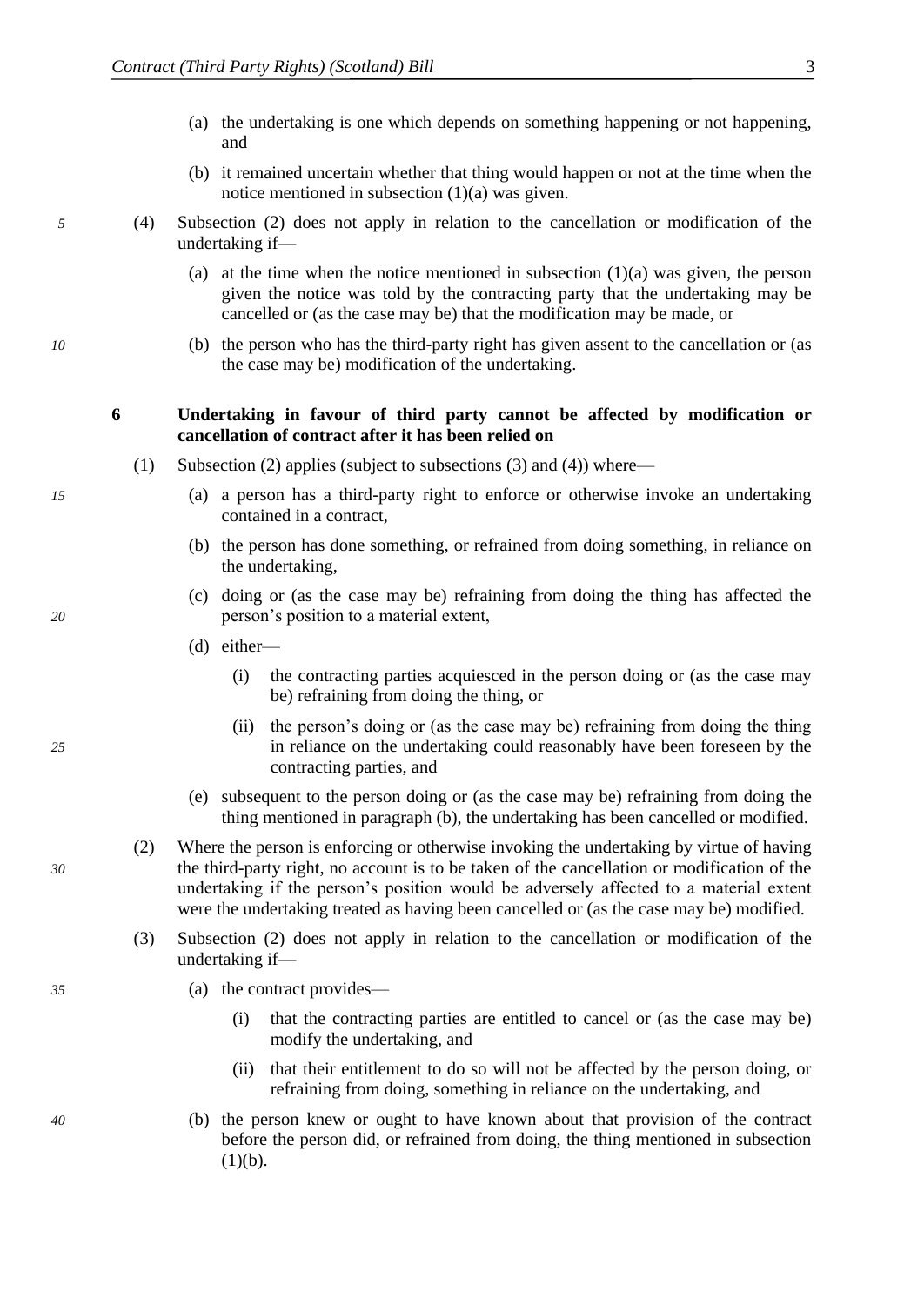- <span id="page-5-0"></span>(4) Subsection [\(2\)](#page-4-0) does not apply in relation to the cancellation or modification of the undertaking if the person has given assent to it.
- (5) In legal proceedings, a person seeking to enforce or otherwise invoke an undertaking by virtue of having a third-party right to do so may not plead that a contracting party—
- *5* (a) is personally barred from cancelling or modifying the undertaking, or
	- (b) has waived any right to cancel or modify the undertaking.

## **7 Remedies available to third party**

- (1) This section applies where a person has a third-party right to enforce or otherwise invoke an undertaking contained in a contract.
- *10* (2) The person has available, as a remedy for breach of the undertaking, any remedy for breach which a contracting party would be entitled to were the undertaking one in favour of the contracting party.
	- (3) Subsection [\(2\)](#page-5-0) is subject to any contrary provision made in the contract.

## **8 Defences available against third party**

- *15* (1) This section applies where a person has a third-party right to enforce or otherwise invoke an undertaking contained in a contract.
	- (2) A contracting party has available, as a defence against a claim by the person that the undertaking has been breached, any defence which is both—
- (a) a defence that a contracting party would have against any other contracting party, *20* and
	- (b) relevant to the undertaking.
	- (3) Subsection [\(2\)](#page-5-0) is subject to any contrary provision made in the contract.

## **9 Arbitration**

- (1) In relation to a dispute to which subsection [\(2\)](#page-5-0) or [\(3\)](#page-5-0) applies, the person who has the *25* third-party right mentioned in subsection [\(2\)](#page-5-0) or (as the case may be) [\(3\)](#page-5-0) is to be regarded as a party to the arbitration agreement mentioned in that subsection.
	- (2) This subsection applies to a dispute if—
		- (a) the dispute concerns an undertaking being enforced or otherwise invoked by virtue of a person's third-party right to do so, and
- *30* (b) an arbitration agreement provides for a dispute on the matter under dispute to be resolved by arbitration.
	- (3) This subsection applies to a dispute if—
		- (a) subsection [\(2\)](#page-5-0) does not apply to the dispute,
- (b) an arbitration agreement provides for a dispute on the matter under dispute to be *35* resolved by arbitration,
	- (c) a person who is not a party to the agreement has a third-party right to enforce or otherwise invoke the agreement in relation to the matter under dispute, and
	- (d) the person who has the third-party right has—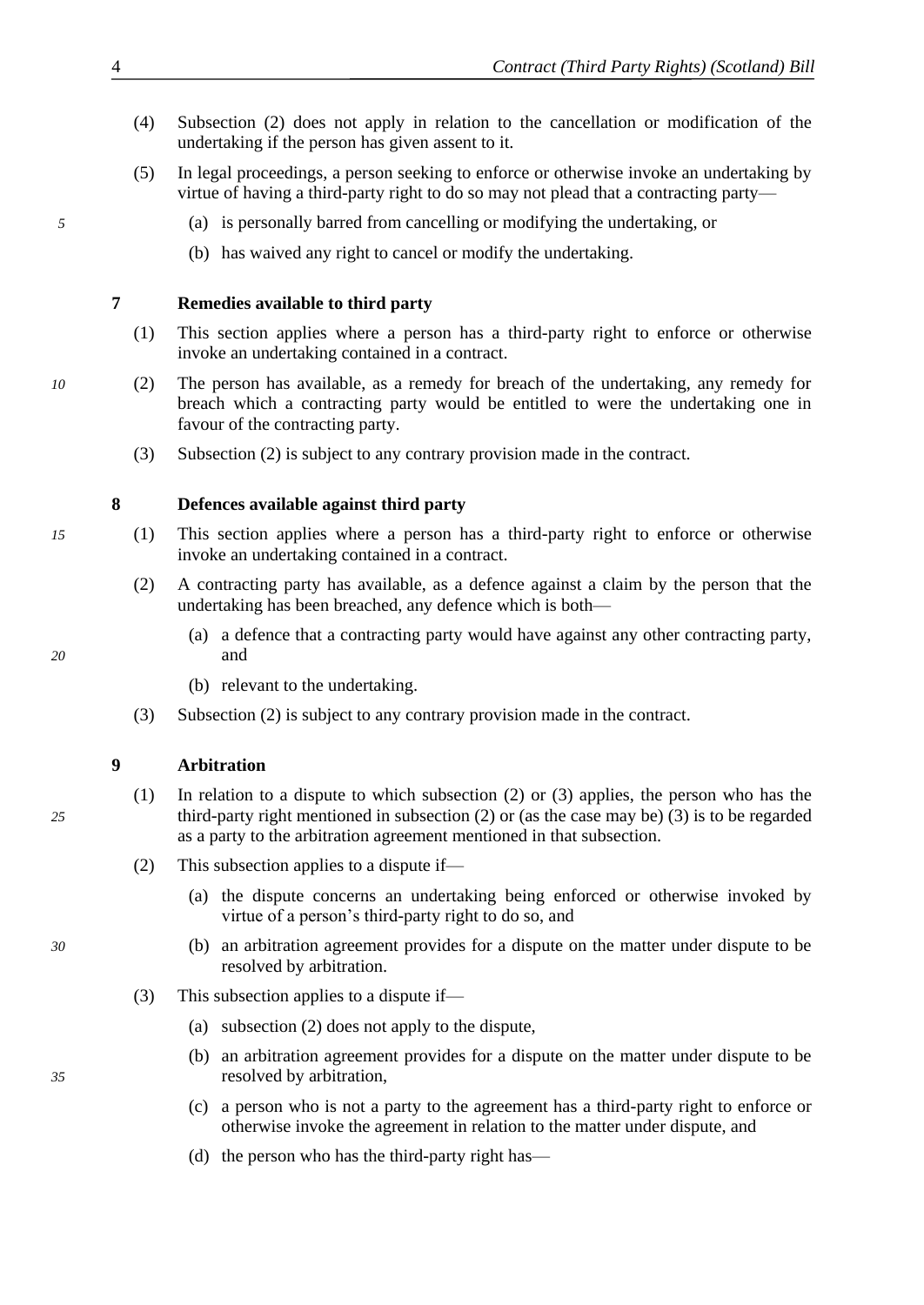- (i) submitted the dispute to arbitration, or
- (ii) sought a sist of legal proceedings concerning the matter under dispute on the basis that an arbitration agreement provides for a dispute on the matter to be resolved by arbitration.
- <span id="page-6-0"></span>*5* (4) A person who is not a party to an arbitration agreement is to be regarded as having submitted a dispute to arbitration under the agreement if the person—
	- (a) has a third-party right to enforce or otherwise invoke the agreement in relation to the matter under dispute, and
- (b) has done whatever a party to the agreement would need to do in order to submit *10* the dispute to arbitration.
	- (5) In this section and section [10\(2\)—](#page-6-0)

"arbitration agreement" has the meaning given by section 4 of the Arbitration (Scotland) Act 2010, and

"dispute" is to be construed in accordance with section 2(1) of that Act.

### *15* **10 Renunciation of third-party right**

- (1) A third-party right is extinguished if, and to the extent that, the person who has the right renounces it (expressly or by implication).
- (2) A person is not to be regarded as having renounced a third-party right to enforce or otherwise invoke an arbitration agreement by bringing legal proceedings in relation to a *20* dispute which the agreement provides for the resolution of by arbitration.

#### **11 Prescription**

- (1) An undertaking contained in a contract which is capable of being enforced or otherwise invoked by virtue of a third-party right is an obligation arising from the contract for the purposes of the Prescription and Limitation (Scotland) Act 1973.
- *25* (2) In subsection [\(1\),](#page-6-0) "third-party right" means a right which has arisen by virtue of either—
	- (a) section [1,](#page-2-0) or
	- (b) the rule of law mentioned in section [12.](#page-6-0)

#### **12 Abolition of common-law rule:** *jus quaesitum tertio*

- (1) The rule of law by which a person who is not a party to a contract may acquire a right to *30* enforce or otherwise invoke the contract's terms ceases to have effect.
	- (2) Subsection [\(1\)](#page-6-0) does not affect any right acquired before that subsection comes into force.

### **13 Application**

Nothing in sections [1](#page-2-0) to [10](#page-6-0) applies in relation to an undertaking constituted before the *35* day on which section [1](#page-2-0) comes into force, unless the contract containing the undertaking provides otherwise.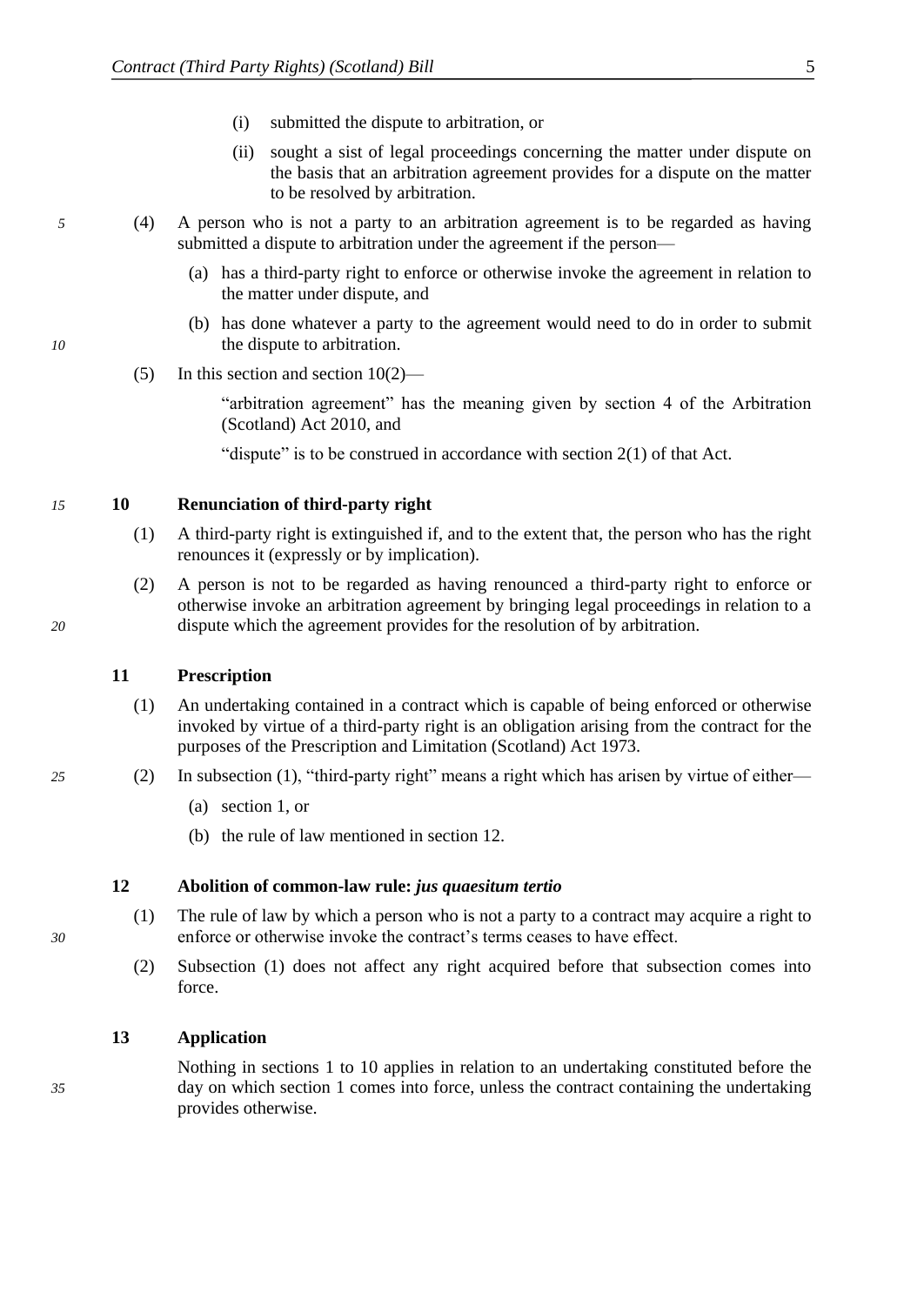## <span id="page-7-0"></span>**14 Commencement**

- (1) This section and sections [13](#page-6-0) and [15](#page-7-0) come into force on the day after Royal Assent.
- (2) The other provisions of this Act come into force on such day as the Scottish Ministers may by regulations appoint.

## *5* **15 Short title**

The short title of this Act is the Contract (Third Party Rights) (Scotland) Act 2017.